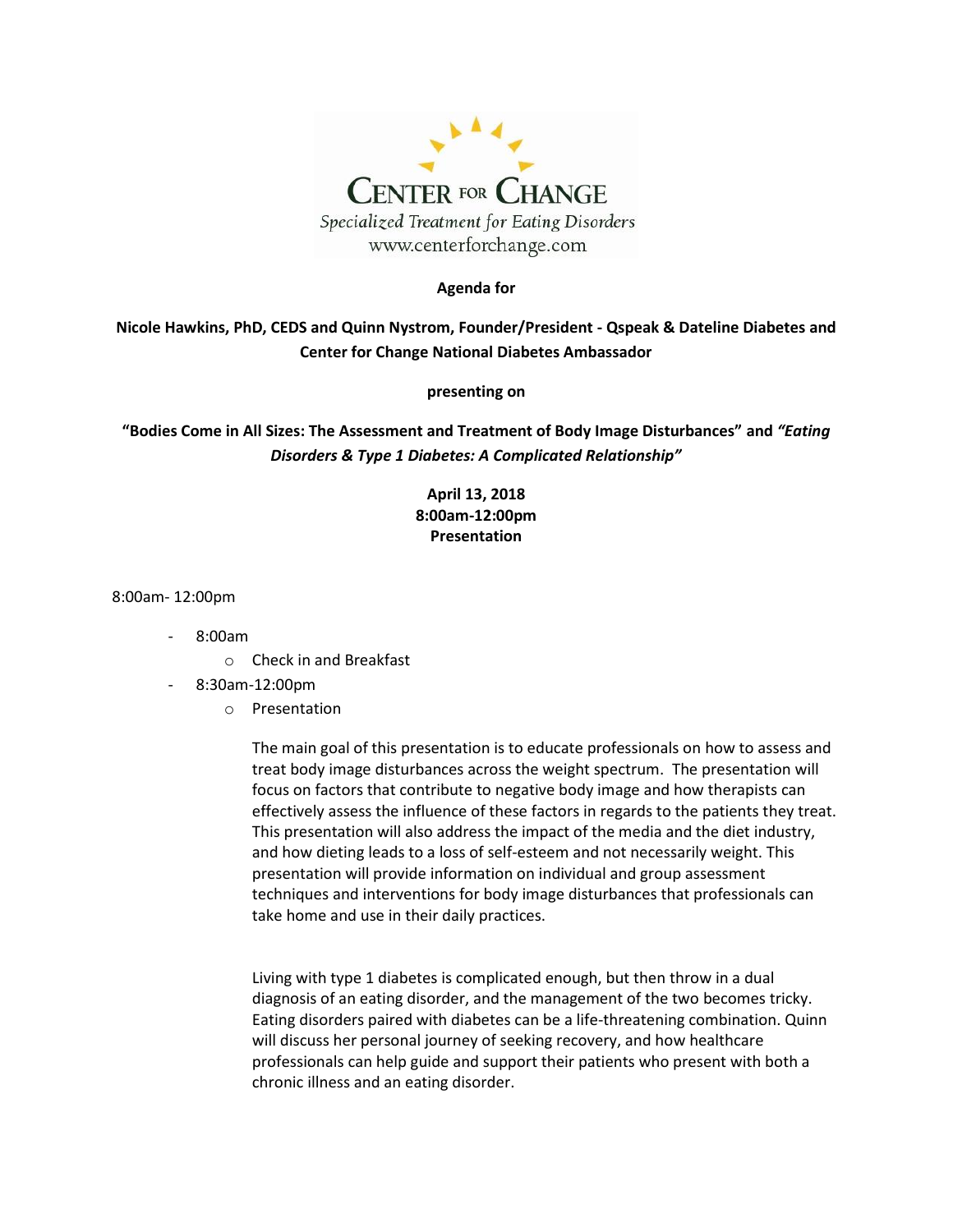#### **Outline for Bodies Come in All Sizes: The Assessment and Treatment of Body Image Disturbances :**

- 1) Overview
	- a. The seriousness of the illness in America, including stats
	- b. Assessment of body image disturbances
	- c. Factors that contribute to negative body image
	- d. Techniques to improve negative body image
- 2) Body Image 101
	- a. State of Body Image
		- i. Statistics on women
		- ii. Statistics on teens and younger
		- iii. Cost of negative body image
- 3) Assessments
	- a. Treatment
		- i. Individual
		- ii. Group
		- iii. Experiential
- 4) Factors that Impact
	- a. Individual aspects
		- i. Puberty
		- ii. Genetics
		- iii. BMI
	- b. Family Aspects
		- i. Messaging from families
		- **ii.** Family issues
- 5) 4 cornerstones for promoting a positive body image in teens
	- a. Model healthy behaviors
	- b. Environment
	- c. Change the focus
	- d. Supportive environment
- 6) Impact of peers
	- a. Teased
	- b. Peer interaction
- 7) Societal: media and dieting
	- a. Images in the media
	- b. The diet industry
	- c. Media consumption
	- d. The impact of media
	- e. Dieting
		- i. Statistics
	- f. Intuitive eating
- 8) Treatment interventions
	- a. Group work
	- b. Balance with exercise
	- c. Books, worksheets
- 9) Prevention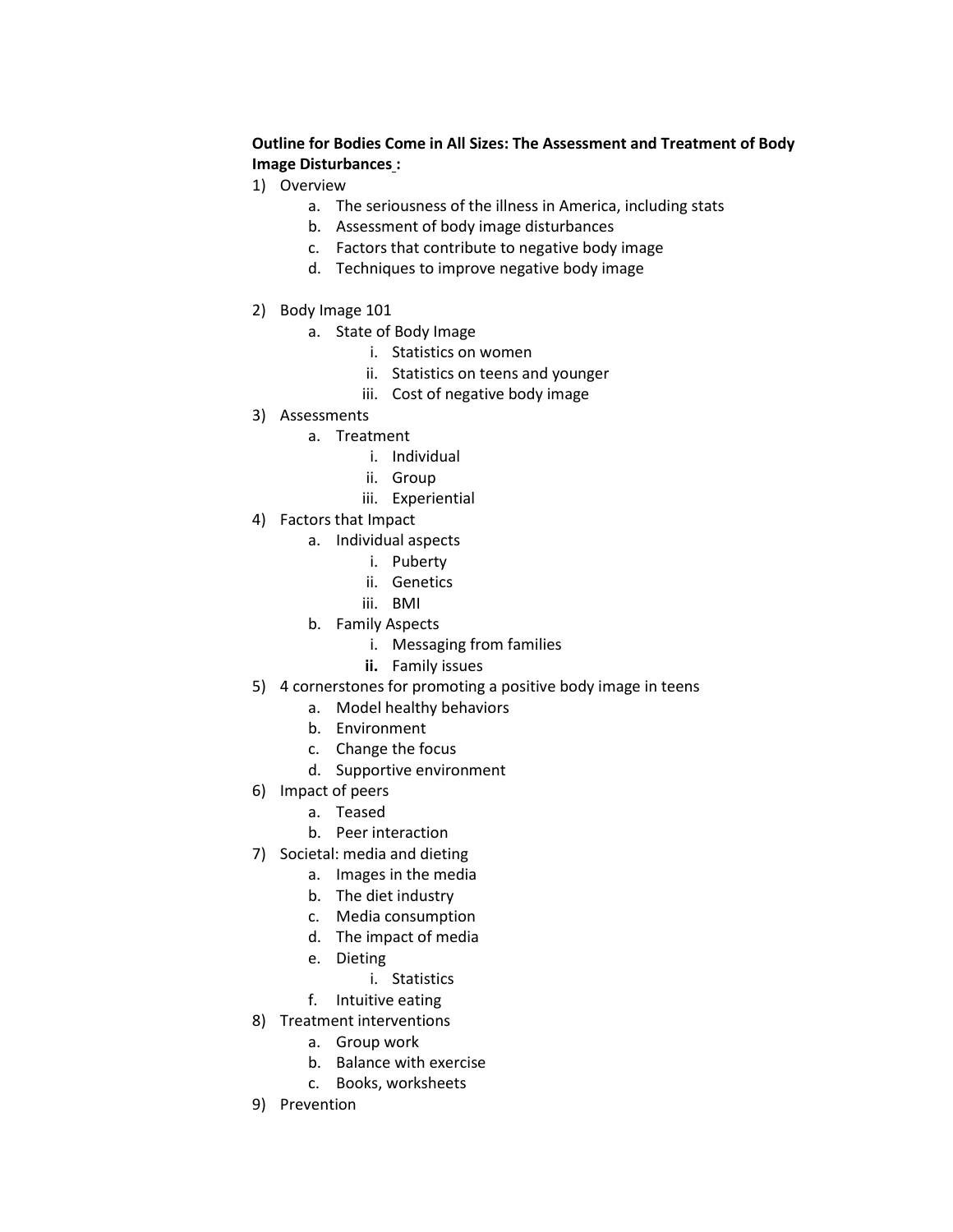- a. Fatism
- b. Question the media
- c. Accept genetics
- d. Fight the diet downfall
- e. Emotions
- f. Befriend your body
- g. Form identity outside of the body

#### **Outline for Eating Disorders & Type 1 Diabetes: A Complicated Relationship:**

- 1) Describe what life is like for an individual living with Type 1 diabetes.
- 2) Reasons why people with Type 1 diabetes are more at risk for eating disorders.
- 3) Describe the events that occurred to make the switch in thinking between being a victim or a victor with life with ED-DMT1.
	- a. Motivation to seek treatment.
	- b. Describe how recovery is a daily decision that needs to be made with Type 1 Diabetes and an eating disorder.
- 4) Unique challenges for a person who has Type 1 diabetes and an eating disorder.
- 5) Compare and contrast different medical professionals and the approaches they use in interacting with patients, and how those can affect one's life care with ED-DMT1.
- 6) Describe the 5 best communication styles when talking with patients living with diabetes.
- Question and Answer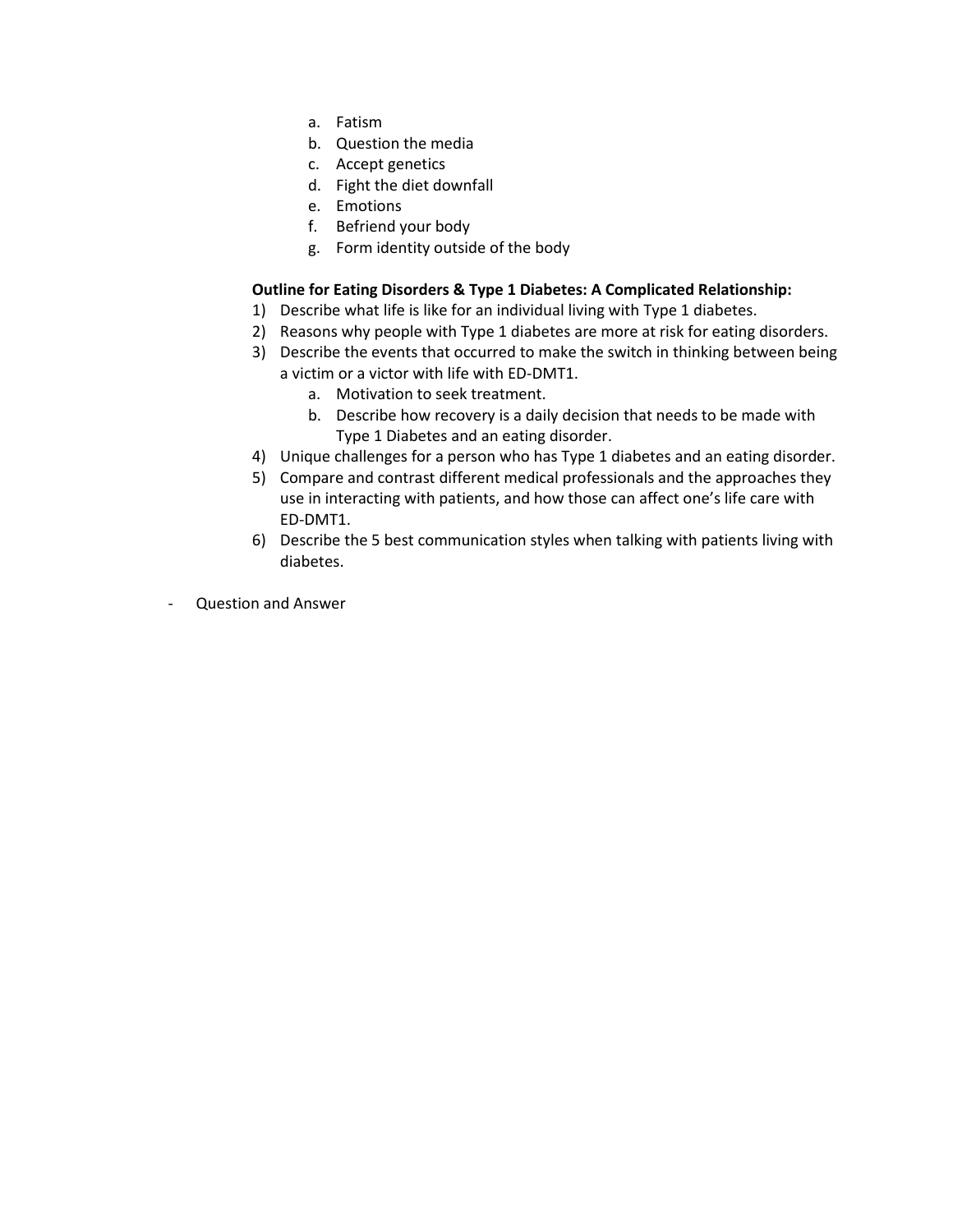

**Format**: Presentation

**Date**: April 13, 2018

**Time:** 8:00am -12:00pm

## **CE credits for this presentation:**

3 CE credit for this 3 hour presentation

**Type:** Lecture, interactive with Question and Answer

## **Training For:**

Staff of Hospitals, Medical Centers, Mental Health Clinics: General Medicine Physicians, Psychiatrists, APRN's, Psychologists, Counselors, Substance abuse counselors, Dietitians, Nurses, Mental Health Technicians

### **Presenters:**

Nicole Hawkins, PhD, CEDS, Director of Clinical Services and Quinn Nystrom, Founder/President - Qspeak & Dateline Diabetes and Center for Change National Diabetes Ambassador

## **Presentation Title:**

*"Bodies Come in All Sizes: The Assessment and Treatment of Body Image Disturbances"* and "*Eating Disorders & Type 1 Diabetes: A Complicated Relationship"*

### **Brief Description of Presentation:**

The main goal of this presentation is to educate professionals on how to assess and treat body image disturbances across the weight spectrum. The presentation will focus on factors that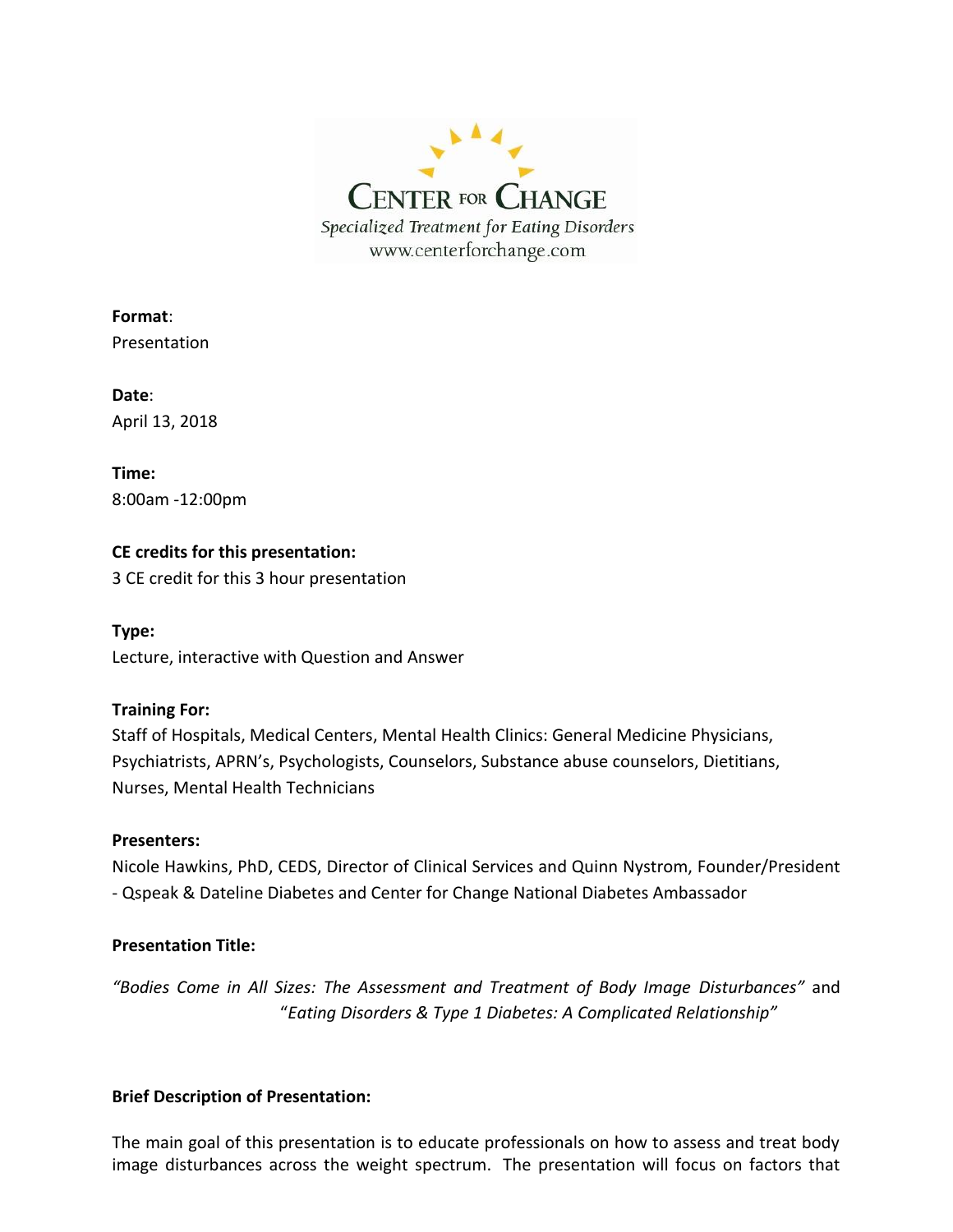contribute to negative body image and how therapists can effectively assess the influence of these factors in regards to the patients they treat. This presentation will also address the impact of the media and the diet industry, and how dieting leads to a loss of self-esteem and not necessarily weight. This presentation will provide information on individual and group assessment techniques and interventions for body image disturbances that professionals can take home and use in their daily practices.

Living with type 1 diabetes is complicated enough, but then throw in a dual diagnosis of an eating disorder, and the management of the two becomes tricky. Eating disorders paired with diabetes can be a life-threatening combination. Quinn will discuss her personal journey of seeking recovery, and how healthcare professionals can help guide and support their patients who present with both a chronic illness and an eating disorder.

# **Outline for Bodies Come in All Sizes: The Assessment and Treatment of Body Image Disturbances:**

- 1) Overview
	- a. The seriousness of the illness in America, including stats
	- b. Assessment of body image disturbances
	- c. Factors that contribute to negative body image
	- d. Techniques to improve negative body image
- 2) Body Image 101
	- a. State of Body Image
		- i. Statistics on women
		- ii. Statistics on teens and younger
		- iii. Cost of negative body image
- 3) Assessments
	- a. Treatment
		- i. Individual
		- ii. Group
		- iii. Experiential
- 4) Factors that Impact
	- a. Individual aspects
		- i. Puberty
		- ii. Genetics
		- iii. BMI
	- b. Family Aspects
		- i. Messaging from families
		- ii. Family issues
- 5) 4 cornerstones for promoting a positive body image in teens
	- a. Model healthy behaviors
	- b. Environment
	- c. Change the focus
	- d. Supportive environment
- 6) Impact of peers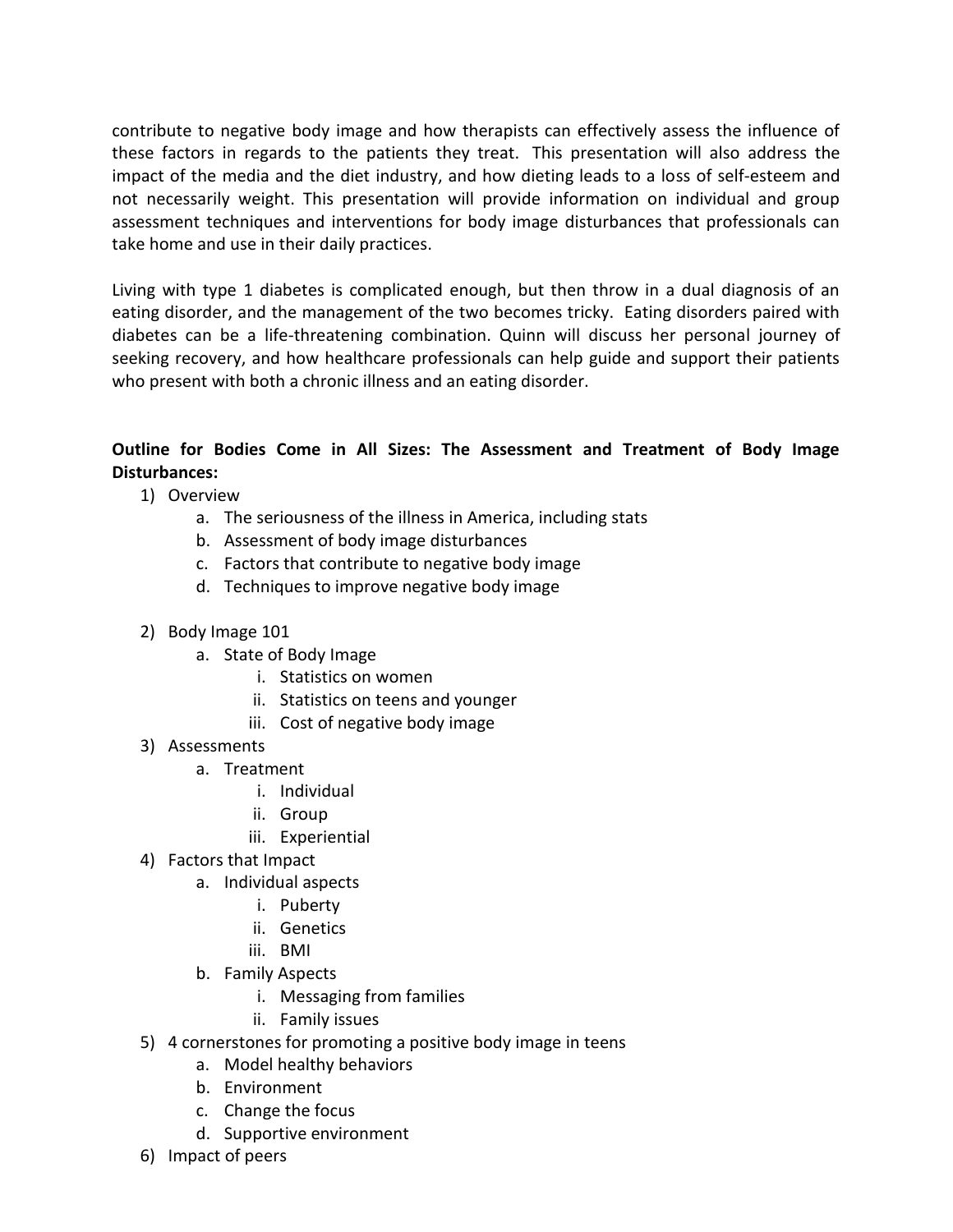- a. Teased
- b. Peer interaction
- 7) Societal: media and dieting
	- a. Images in the media
	- b. The diet industry
	- c. Media consumption
	- d. The impact of media
	- e. Dieting
		- i. Statistics
	- f. Intuitive eating
- 8) Treatment interventions
	- a. Group work
	- b. Balance with exercise
	- c. Books, worksheets
- 9) Prevention
	- a. Fatism
	- b. Question the media
	- c. Accept genetics
	- d. Fight the diet downfall
	- e. Emotions
	- f. Befriend your body
	- g. Form identity outside of the body

# **Outline for Eating Disorders & Type 1 Diabetes: A Complicated Relationship:**

- 1) Describe what life is like for an individual living with Type 1 diabetes.
- 2) Reasons why people with Type 1 diabetes are more at risk for eating disorders.
- 3) Describe the events that occurred to make the switch in thinking between being a victim or a victor with life with ED-DMT1.
	- a. Motivation to seek treatment.
	- b. Describe how recovery is a daily decision that needs to be made with Type 1 Diabetes and an eating disorder.
- 4) Unique challenges for a person who has Type 1 diabetes and an eating disorder.
- 5) Compare and contrast different medical professionals and the approaches they use in interacting with patients, and how those can affect one's life care with ED-DMT1.
- 6) Describe the 5 best communication styles when talking with patients living with diabetes.

# **Learning objectives for Bodies Come in All Sizes: The Assessment and Treatment of Body Image Disturbances:**

Based on the content of the workshop participants will be able to:

- 1) Describe three techniques to adequately assess body image disturbances in patients with eating disorders.
- 2) Explain factors that contribute to the development on body image disturbances.
- 3) List effective techniques to treat body image disturbances in patients with eating disorders in individual or group setting.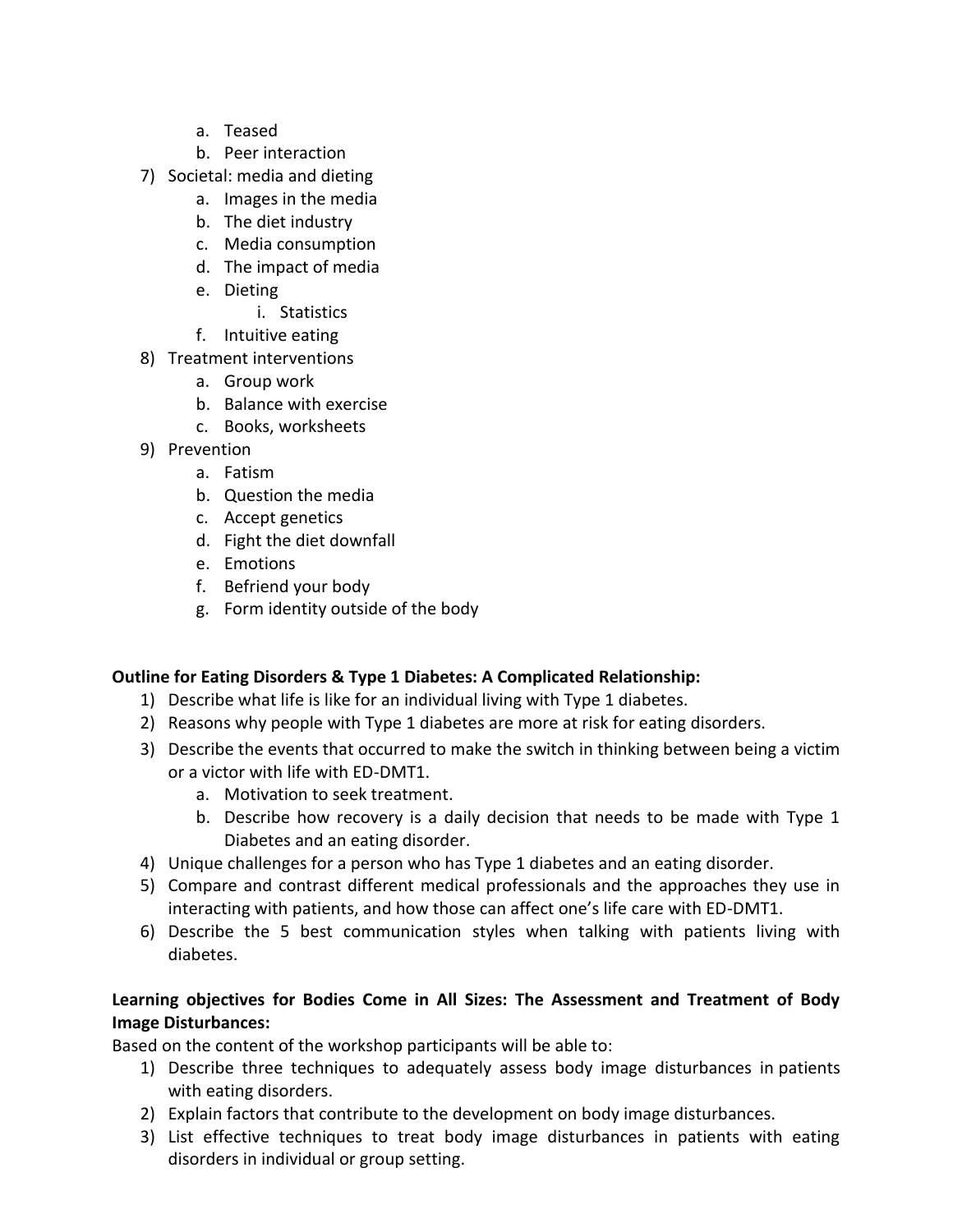### **Learning objectives for Eating Disorders & Type 1 Diabetes: A Complicated Relationship:**

Based on the content of the workshop participants will be able to:

- 1) Better understand the complicated relationship with a person who is diagnosed with ED-DMT1.
- 2) Identify five communication styles to use when talking with a patient with type 1 diabetes and/or an eating disorder.
- 3) Identify various ways that aid in someone's success and increased self-efficacy when managing ED-DMT1.

**Professional Peer Review and Clinical Text Resources and Citations for Bodies Come in All Sizes: The Assessment and Treatment of Body Image Disturbances:**

Bulimia: Top 10 treatment centers. (2011, March 21).*Newsmax*. Retrieved from [http://www.newsmax.com/FastFeatures/Bulimia-treatment-centers](http://www.newsmax.com/FastFeatures/Bulimia-treatment-centers-symptoms/2011/03/21/id/371701)[symptoms/2011/03/21/id/371701](http://www.newsmax.com/FastFeatures/Bulimia-treatment-centers-symptoms/2011/03/21/id/371701)

Button, E., Aldridge, S., & Palmer, R. (2008). Males assessed by a specialized adult eating disorders service: Patterns over time and comparisons with females. *International Journal of Eating Disorders*, *41*(8), 758–761. Retrieved from Am J Psychiatry. (1995).

"Cosmetic Surgery Overview - Who's Getting Plastic Surgery? - Revolution Health." Revolution Health - Start Your Revolution - Revolution Health. Web. 18 Apr. 2010. [<http://www.revolutionhealth.com/healthy-living/cosmetic-and-plastic-surgery/plastic](http://www.revolutionhealth.com/healthy-living/cosmetic-and-plastic-surgery/plastic-surgery)[surgery>](http://www.revolutionhealth.com/healthy-living/cosmetic-and-plastic-surgery/plastic-surgery).

Crow, S.J., Peterson, C.B., Swanson, S.A., Raymond, N.C., Specker, S., Eckert, E.D., Mitchell, J.E. (2009) Increased mortality in bulimia nervosa and other eating disorders. American Journal of Psychiatry 166, 1342-1346.

*Eating disorder treatment centers*. (n.d.). Retrieved from [http://citationmachine.net/index2.php?reqstyleid=2&mode=form&reqsrcid=APAWebPage&src](http://citationmachine.net/index2.php?reqstyleid=2&mode=form&reqsrcid=APAWebPage&srcCode=11&more=yes&nameCnt=1) [Code=11&more=yes&nameCnt=1](http://citationmachine.net/index2.php?reqstyleid=2&mode=form&reqsrcid=APAWebPage&srcCode=11&more=yes&nameCnt=1)

Eating disorders in college men.*The American Journal of Psychiatry*, *152*(9), Retrieved from <http://ajp.psychiatryonline.org/article.aspx?articleID=171229>

ECRI Institute (2013). Bulimia Nervosa Resource Guide. Retrieved from <http://www.bulimiaguide.org/index/category.aspx?lid=460>

Ekern, J. (2013, January 23). *Eating disorder treatment*. Retrieved from <http://www.eatingdisorderhope.com/treatment-for-eating-disorders>